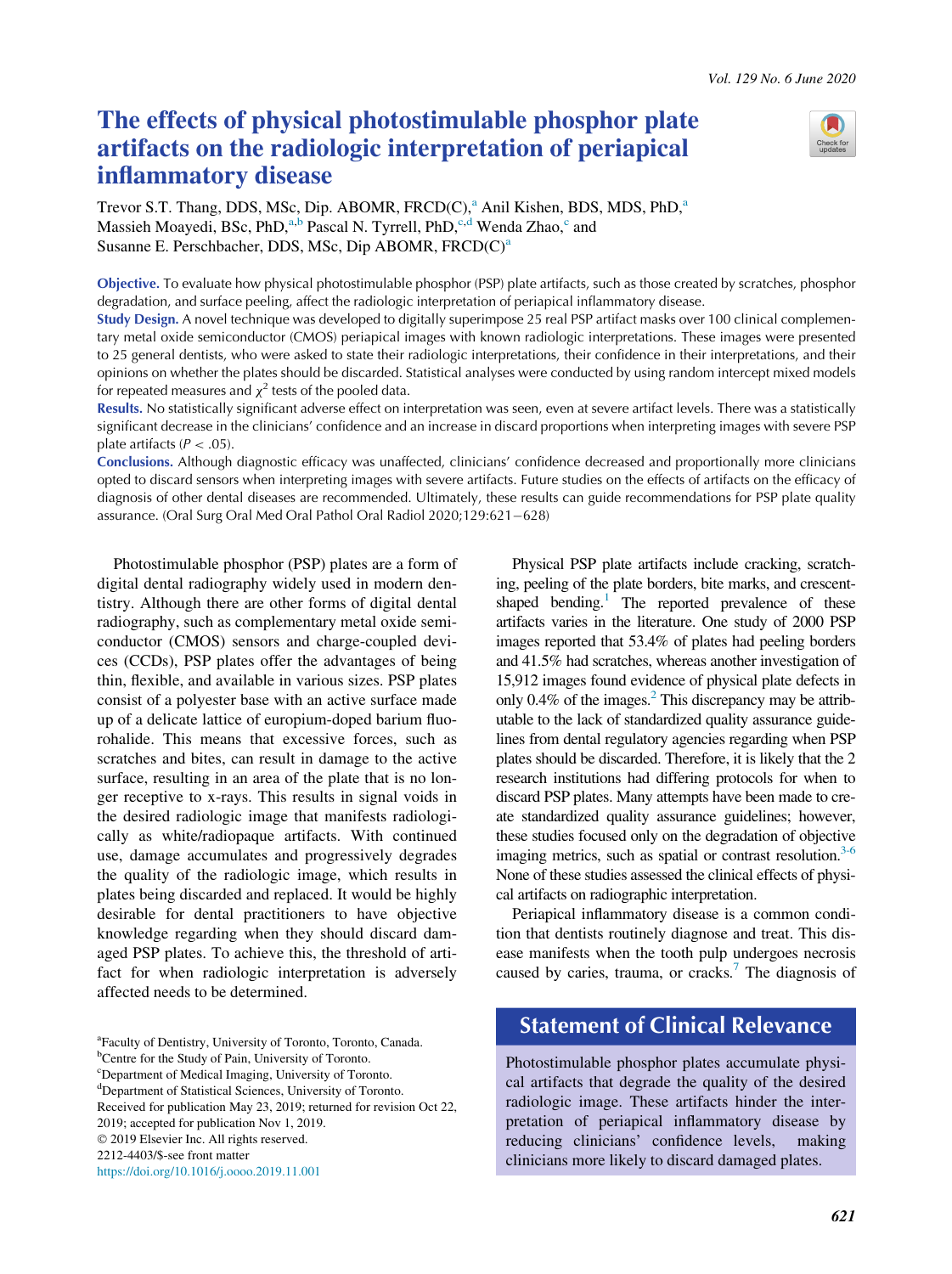pulpal necrosis can be difficult because of its reliance on subjective clinical tests, especially in the presence of large coronal restorations. Therefore, radiography is a valuable supplemental test that dentists can use to assist in the diagnosis of pulpal necrosis. Accurate diagnosis is crucial because false-positive results lead to unnecessary root canal treatments and false-negative results lead to worsening patient symptoms and poorer prognosis.<sup>8</sup> For these reasons, periapical inflammatory disease is an ideal condition to be studied in the clinical setting.

The purpose of this study was to determine how the radiologic interpretation of periapical inflammatory disease is hindered when interpreting images in the presence of PSP plate artifacts in comparison with artifact-free radiologic images. Specifically, we aimed to assess (1) the degree to which the radiologic interpretation was adversely affected, (2) how the presence of artifacts affected diagnostic confidence, and (3) when practicing dentists would discard PSP plates. We hypothesized that with increasing artifact severities (1) there would be a progressively adverse effect on diagnosis, (2) clinicians would lose confidence in their interpretation, and thus (3) clinicians would be more likely to discard damaged PSP plates. Ultimately, these findings will help inform the development of quality assurance guidelines for the dental community.

#### MATERIALS AND METHODS

Because it would not be ethical to expose a patient to ionizing radiation using a potentially undiagnostic PSP plate in the clinical setting, a novel technique was developed to study the effects of these artifacts. By using digital simulation, clinical images of in vivo periapical inflammatory lesions can be combined with artifact masks created from real PSP plates. This allows the resultant images to have both the subtle features of inflammatory diseases and authentic PSP plate artifacts. All procedures were approved by the University of Toronto Research Ethics Boards (Protocol Number 00035933).

#### Acquiring real PSP artifact masks

Carestream CS 7600 PSP plates (Carestream Dental, Rochester, NY) were acquired from the oral radiology clinic at the Faculty of Dentistry, University of Toronto (Toronto, Ontario, Canada). Plates were wiped (in accordance with the manufacturer's recommendations) by using a 0.6% weight by volume (w/v) sodium hypochlorite solution and then wrapped in thin plastic hygiene sheaths. Plates were subsequently exposed at a typical posterior periapical setting by using a Belmont PHOT-xIIs Intraoral X-Ray unit (Takara Belmont, Somerset, MA) with exposure parameters of 70 kV, 6.0 mA, 0.22 seconds exposure time, at the minimum exposure distance permitted by the long cone position indicating device. The hygiene sheathes were removed, and the plates were placed into the PSP scanner (Carestream Dental). The raw digital images were exported manually from the workstation in a lossless format (portable network graphics, \*.png). These digital images were used as the PSP artifact masks because they contained authentic physical PSP artifacts that were created through routine clinical use.

Twenty-four PSP plate images were selected for analysis. Of these, 15 were deemed to have severe artifacts, 5 had intermediate artifacts, and 4 were brand new, unused PSP plates. An additional completely blank mask was added, and this plate, together with brand new plates, acted as negative controls. Images were characterized as having an intermediate level of artifact if the authors (T.T. and S.P.) deemed that a reasonable clinician would continue using the plate, whereas plates were characterized as having severe levels of artifact if it was deemed that no reasonable clinician would continue using these plates. Examples of these artifacts, including scratches, bends, and peeling of the plates, are shown in [Figure 1](#page-2-0).

## Acquiring radiologic interpretations of in vivo artifact-free images

A total of 160 anonymized periapical images were acquired from the Faculty of Dentistry's MiPACS Imaging Picture Archiving and Communication System (Medicor Imaging, Charlotte, NC) in a lossless format (tagged image file, \*.tif). The inclusion criteria were as follows: (1) the image had been acquired by using a size 2 Carestream RVG 6200 CMOS sensor; (2) the image was a posterior periapical radiograph of the maxillae or mandible; (3) the image adequately visualized the periapical region of a tooth of interest; and (4) the brightness and contrast of the images were adequate. To indicate the tooth of interest, a red asterisk was digitally placed over its crown, ensuring that this additional marking would not interfere with the diagnostic task. CMOS images were selected (over PSP images) to ensure that these basis images were artifact-free and devoid of scratches and mechanical abrasion.

Gold standard radiologic interpretations were acquired by expert consensus between 2 oral and maxillofacial radiologists. They were asked to review these images in their preferred viewing conditions and to indicate (1) the presence or absence of periapical inflammatory disease (binary decision) and, if periapical inflammatory disease was present, (2) the severity of the bone changes (ordinal scale of mild, moderate, and severe). Reference images were provided to calibrate the reviewers on bone change severity. A total of 100 images with uniform agreement in both interpretation and severity were selected for testing: 50 images were normal, 21 had mild pathologic changes, 15 moderate, and 14 severe.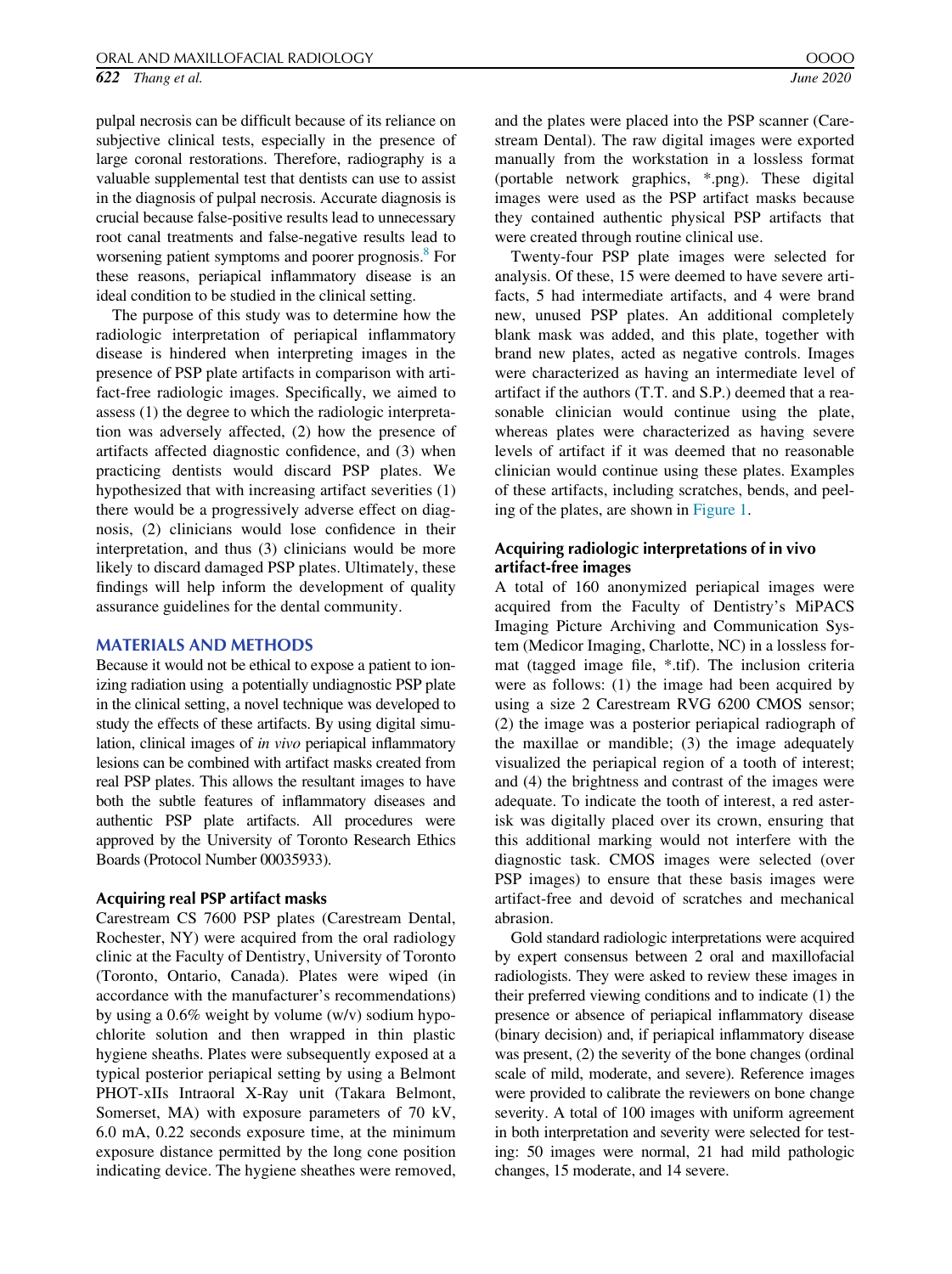<span id="page-2-0"></span>

Fig. 1. Examples of photostimulable phosphor (PSP) plates with "intermediate" (top row) and "severe" (bottom row) artifacts. Scratches and bends of various severities are seen across all images. In addition to having an increased quantity of artifacts, additional types of artifacts, such as peeling of the active surface of the sensor (bottom left) and bite marks (bottom right), are seen in the severe category.

#### Superposition of clinical and artifact images

To create the testing images, a custom python script was used to digitally combine the selected PSP artifact masks with the in vivo artifact-free images. The script summates corresponding pixel intensities after adjusting them by weighting factors to form the testing image. Through this process, the new image combines features of both basis images. This process is elaborated by [Equations 1](#page-2-1) and [2](#page-2-2).

<span id="page-2-1"></span>
$$
c_{ij} = w_{ij} \cdot a_{ij} + w_2 \cdot b_{ij} \tag{1}
$$

where  $w_{ij}$  and  $w_2$  represent the artifact and CMOS image weighting factors respectively,  $a_{ij}$  and  $b_{ij}$  represent the pixel gray-scale values from the artifact mask and the CMOS image respectively, and  $c_{ij}$  represents the gray-scale value of the combined image.

<span id="page-2-2"></span>
$$
w_{ij} = A \cdot B^{a_{ij}} \tag{2}
$$

where the weighting factor  $w_{ij}$  is an exponential transformation of the pixel intensity of  $a_{ij}$  with constants, A and B.

Weighting factors were selected through an integrative calibration process, comparing simulated images to real periapical images by using damaged PSP plates acquired on a DXTTR III Dental X-Ray Trainer dental radiographic phantom (DENTSPLY Rinn, York, PA) until the images were indistinguishable on visual inspection ([Figure 2\)](#page-3-0). The weighting factors that best simulated the real periapical images were  $w_2 = 0.85$ ,  $A = 0.08069$ , and  $B = 1.00718$ . The maximum value of  $c_{ij}$  was set at the available bit depth of the image. The algorithm was applied for the 25 artifact masks onto the 100 CMOS images, creating 2500 new images with authentic PSP plate artifacts of various severities and known radiologic interpretations.

#### Clinical testing

Twenty-five dentists were recruited for testing. Inclusion criteria for dentists were (1) being registered and in good standing with the Ontario dental regulatory body, as either a full member or a graduate student member and (2) having a minimum of 1 year of clinical dentistry experience after dental school that involved interpreting periapical lesions on radiologic images. Each dentist analyzed all of the 100 selected CMOS images. Oral and maxillofacial radiology specialists were not eligible to participate because their expertise in interpreting radiographs could potentially confound the results and would not be representative of general dentists.

All testing was done in the oral radiology clinic under standardized viewing conditions—that is, a Dell P2417H 24" LED monitor (Dell, Round Rock, TX) with a 1920 x1080 pixel display, 60 Hz, brightness: 75%, contrast: 75%, using Windows Photo Viewer (Microsoft, Redmond, WA) with dim ambient lighting. $9$  Verbal and written instructions were given, and written informed consent was obtained before testing.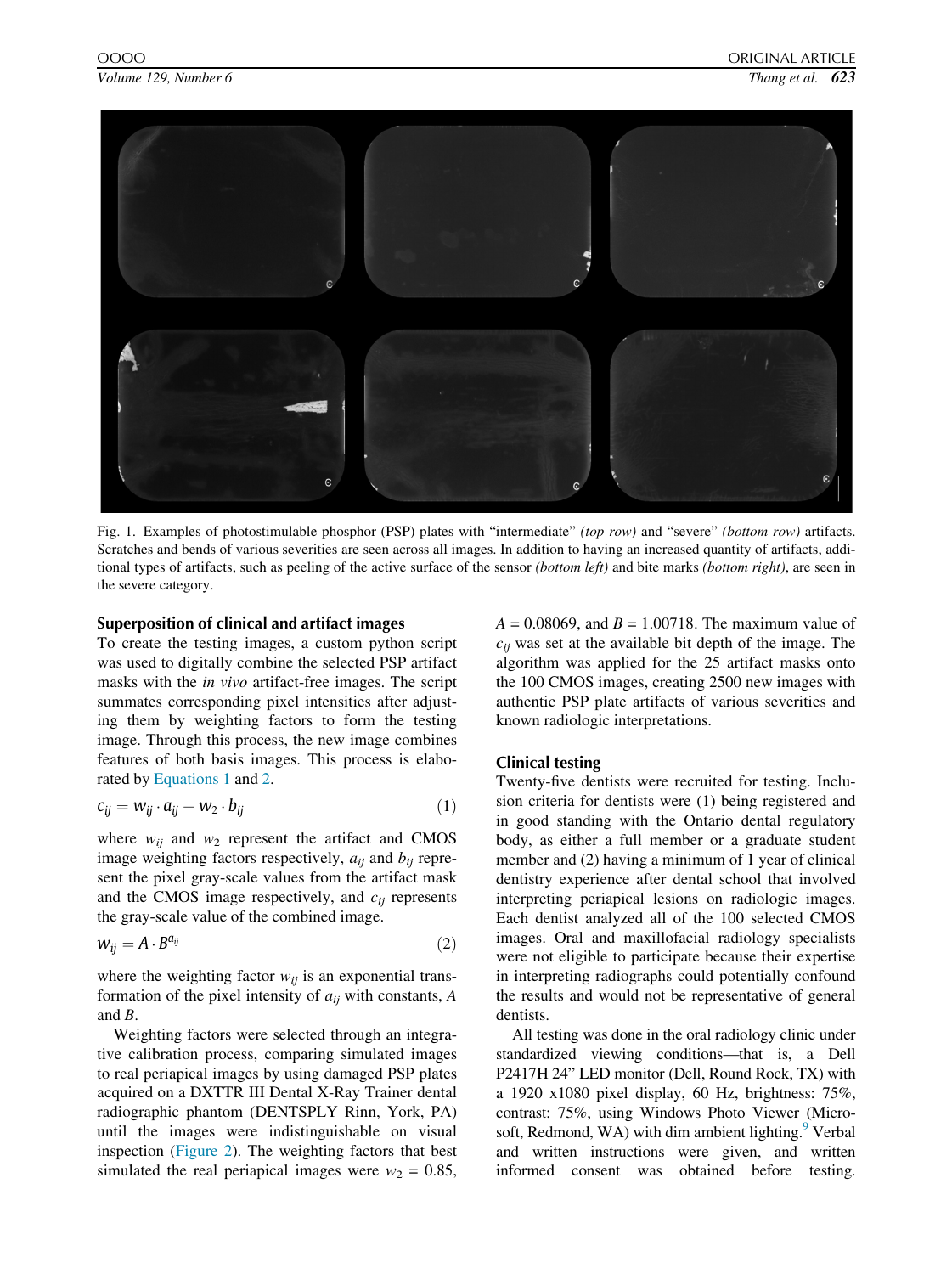<span id="page-3-0"></span>

Fig. 2. Comparison of a computer-simulated image (left) and a real photostimulable phosphor (PSP) image (right).

Participants reported their evaluations of each of the 100 images in a Microsoft Excel spreadsheet. To prevent recall bias of the interpretation, it was ensured that the underlying CMOS image was not repeated for any participant. The brightness and contrast of the images could not be altered. Participants were asked to report (1) their radiologic interpretation of the tooth of interest (pathologic vs normal); (2) the confidence level of their interpretation on a 5-point Likert scale anchored between "not confident" and "very confident"; and (3) whether they would discard PSP plates (yes vs no). When deciding if a plate should be discarded, participants were asked to consider whether these artifacts would adversely affect their radiologic interpretations on a typical day in their private practices.

#### Statistical analysis

Commercially available software (Prism version 7.05 for Windows, GraphPad Software, San Diego, CA; and SAS version 9.4 for Windows, SAS Inc., Cary, NC) was used for statistical testing. Interrater agreement was determined for the gold standard interpretations through Cohen's kappa coefficient statistic  $(\kappa)$ . The responses from the 25 participants were collected and pooled for statistical analysis. Interpretative sensitivity, specificity, and accuracy; average clinicians' confidence levels in their interpretation; and discard proportion for each plate severity category were calculated. Descriptive statistics were performed for each response variable.

Random intercept mixed models were used to assess interpretative results, clinicians' confidence levels, and discard proportions by considering participants as clusters and artifact severity as the explanatory variable (with "Brand New/Blank" as the reference group). Specifically, an ordered logit model was used to analyze the clinicians' confidence levels.  $\chi^2$  tests were conducted to test for associations between the 3 response variables. Bonferroni corrections were performed to account for multiple tests. Statistical significance was set at  $P < .05$ .

#### RESULTS

## Gold standard interpretations of artifact-free images

When determining the gold standard radiologic interpretations for the original 160 images through expert consensus, the interobserver agreement between the 2 oral and maxillofacial radiologists was "substantial" for the radiologic interpretation ( $\kappa = 0.80$ ; 95% confidence interval [CI]  $0.71-0.89$ ) and "moderate" for the severity of osseous changes (weighted  $\kappa = 0.60; 95\%$ CI 0.45 $-0.75$ ). Of the 160 images reviewed, there was 90% (144 of 160) agreement of interpretation. Of the images with periapical inflammatory disease (73 of 144), there was agreement in severity in 70% (51 of 73) of the cases. Only images  $(n = 100)$  with agreedupon interpretations were selected for further testing.

#### Clinical testing

The pooled values for sensitivity, specificity, and accuracy; average clinicians' confidence levels in their interpretation; and discard proportions when using brand new/blank plates (negative control), plates with intermediate artifacts, and plates with severe artifacts (mean  $\pm$  standard error of the mean) are reported in [Tables I](#page-4-0) and [II](#page-4-1). No statistically significant differences were discovered in the interpretative parameters of periapical inflammatory disease when using plates with various artifact severities, even when stratified based on different severities of osseous changes ( $P \ge .41$ ). Significant differences were found in confidence levels between images on brand new/blank plates or plates with intermediate artifacts versus images with severe artifacts ( $P < .0001$ ). Significant differences were identified in discard proportions between images with each level of artifact severity ( $P < .0001$ ).

Frequency distributions for sensitivity, specificity, and accuracy; average clinicians' confidence levels in their interpretation; and discard proportions are shown in [Figures 3](#page-4-2) and [4.](#page-5-0) Clinicians' confidence level is reported as the average confidence level percentage (mean confidence score divided by the maximum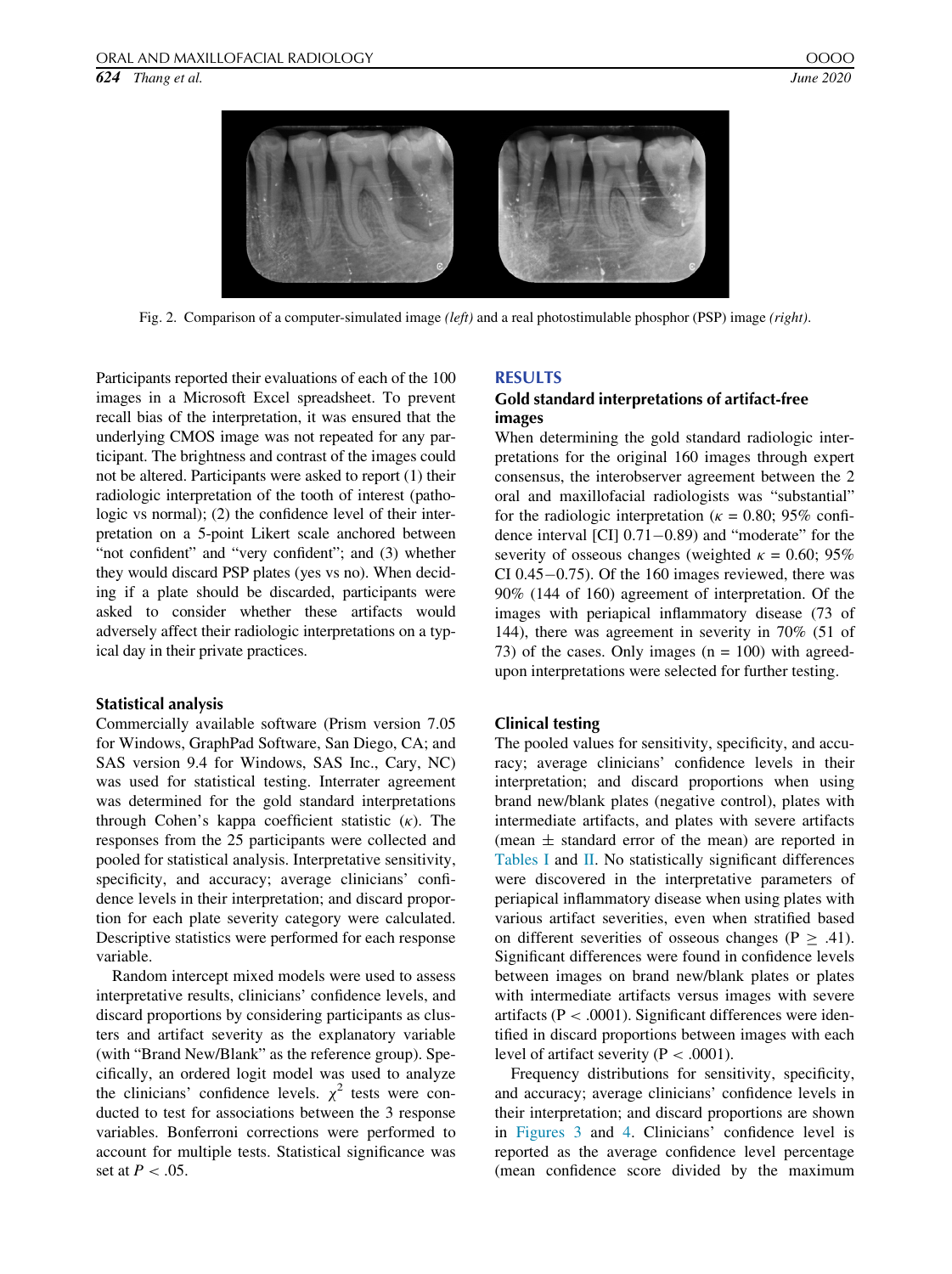<span id="page-4-0"></span>Table I. Descriptive statistics (mean  $\pm$  standard error of the mean) for the interpretative efficacy of periapical inflammatory disease when using plates with various degrees of artifact

|                        | Sensitivity       | <i>Specificity</i> | Accuracy          | P value   |
|------------------------|-------------------|--------------------|-------------------|-----------|
|                        |                   |                    |                   |           |
| <b>Brand New/Blank</b> | $84.4 \pm 2.29\%$ | $77.2 \pm 2.65\%$  | $80.8 \pm 2.17\%$ | Reference |
| Intermediate           | $89.2 \pm 1.96\%$ | $76.4 \pm 2.69\%$  | $82.8 + 3.03\%$   | .41       |
| Severe                 | $86.9 + 1.23\%$   | $76.7 + 1.54\%$    | $81.8 + 2.34\%$   | .61       |
| Overall                | $86.9 + 2.95\%$   | $76.7 + 3.21\%$    | $81.8 \pm 2.43\%$ |           |

P values from the random intercept mixed models compare the accuracy of interpretation at various severity levels to the negative control.

<span id="page-4-1"></span>

| <b>Table II.</b> Descriptive statistics (mean $\pm$ standard error of the mean) for subjective metrics for the clinical impact of |  |
|-----------------------------------------------------------------------------------------------------------------------------------|--|
| interpreting periapical inflammatory disease when using plates with various degrees of artifact                                   |  |

|                 | Confidence levels | P value   | Discard proportions | P value   |
|-----------------|-------------------|-----------|---------------------|-----------|
| Brand New/Blank | $86.0 \pm 1.05\%$ | Reference | $5.0 \pm 1.0\%$     | Reference |
| Intermediate    | $86.1 \pm 0.71\%$ | .80       | $35.2 + 10.2\%$     | < 0.001   |
| Severe          | $80.1 \pm 1.08\%$ | .0001     | $88.2 + 3.17\%$     | <.0001    |

P values from the random intercept mixed models compare the confidence level and discard proportions at various severity levels to the negative control.

<span id="page-4-2"></span>

Fig. 3. Box-and-whisker plots for the interpretative efficacy of periapical inflammatory disease. Distributions for the sensitivity, specificity, and accuracy for each artifact plate categorized by artifact severities are shown. No statistically significant differences were seen in the interpretative results of periapical inflammatory disease under different artifact severities. The horizontal line, the box, and the whiskers represent the median, the middle 50%, and the outer 50% of the data, respectively.

possible confidence score) for each plate. Odds ratios from the random intercept mixed analyses are shown in [Table III.](#page-5-1) Statistically significant odds ratios were identified between "brand new/blank" and "severe" artifact groups in clinicians' confidence levels. The discard proportions for the 3 artifact severity groups were statistically different from each other.

Decreased clinician confidence was associated with an increased discard proportion ( $\chi^2$  = 41.79; P < .01) (see [Table III](#page-5-1)). The odds ratio for discard proportions was  $1.73$  (95% CI 1.46–2.04) when clinicians had below-average confidence compared with above-average confidence. An association between interpretative results and clinicians' confidence levels was also found  $(\chi^2 = 174.9; P < .01)$ . There was an odds ratio for an accurate interpretation of  $4.12$  (95% CI  $3.31-5.77$ ) when clinician confidence was above average compared with below average.

Sample images of those with intermediate discard proportions are presented in [Figure 5](#page-5-2). These images illustrate the tipping point at when the artifacts started to influence most clinicians to discard damaged plates.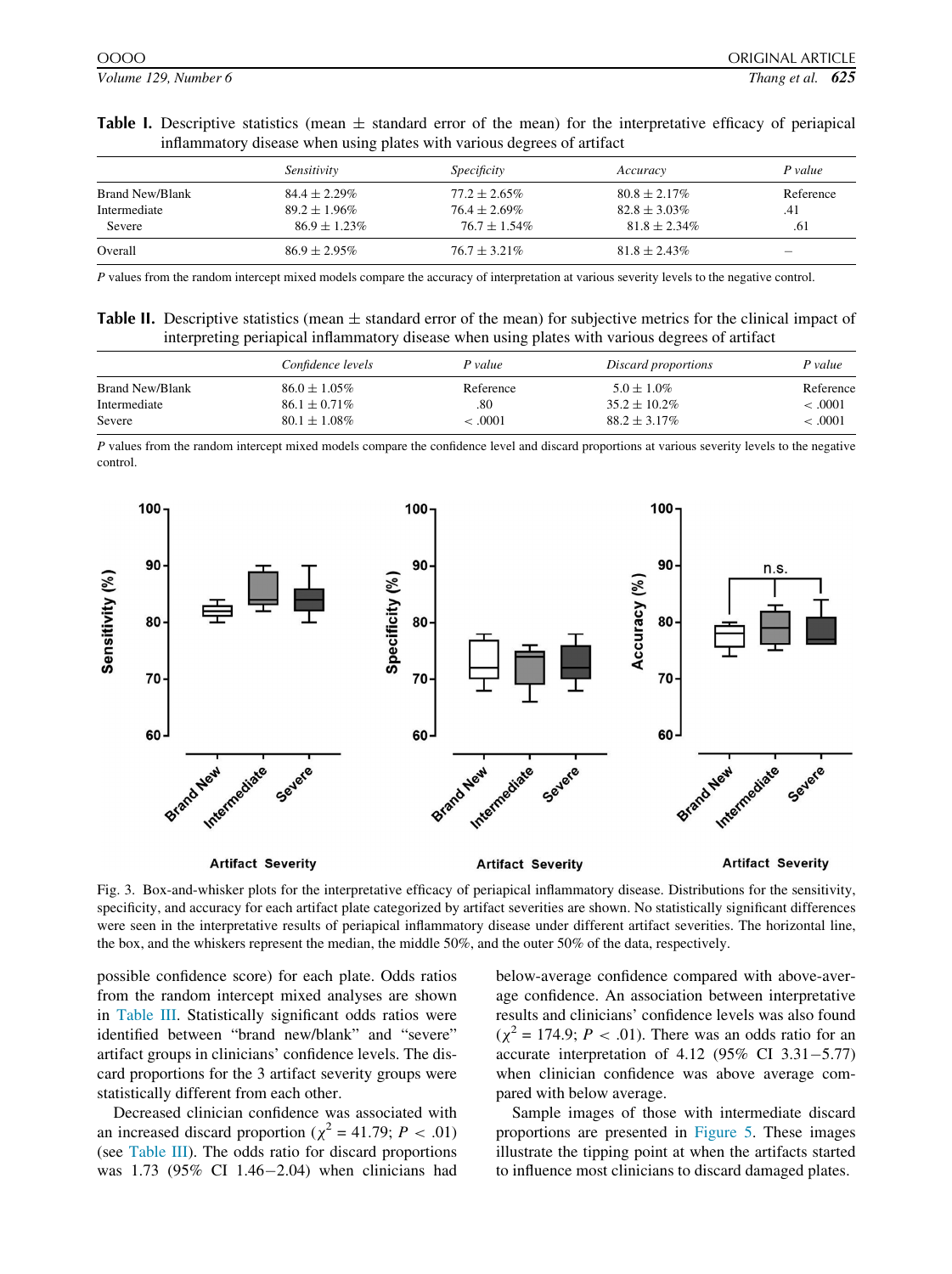

<span id="page-5-0"></span>

Fig. 4. Box-and-whisker plots for the clinicians' confidence levels and the discard proportions of photostimulable phosphor (PSP) plates when interpreting periapical inflammatory disease. Distributions for the confidence levels and discard proportions for each artifact plate categorized by artifact severities are shown. Statistically significant differences are indicated with an asterisk (\*). The horizontal line, the box, and the whiskers represent the median, the middle 50%, and the outer 50% of the data, respectively.

<span id="page-5-1"></span>

| Table III. Odds ratios for response variables compared with "brand new/blank" plates |  |
|--------------------------------------------------------------------------------------|--|
|--------------------------------------------------------------------------------------|--|

| Response variable   | <b>Brand New/Blank</b> | <i>Intermediate</i>            | Severe                           |
|---------------------|------------------------|--------------------------------|----------------------------------|
| Diagnostic efficacy | 1.0                    | 1.15                           | 1.07                             |
|                     | (reference)            | 95\% CI 0.83 – 1.60; $P = .41$ | 95\% CI 0.82 – 1.34; $P = .61$   |
| Confidence levels   | 1.0                    | 0.97                           | $1.71*$                          |
|                     | (reference)            | 95\% CI 0.75 – 1.24; $P = .80$ | 95\% CI 1.40 – 2.10; $P < .01$   |
| Discard proportions | 1.0                    | $14.8*$                        | $393.0*$                         |
|                     | (reference)            | 95\% CI 9.12-24.01; $P < .01$  | 95\% CI 236.01-654.45; $P < .01$ |

No statistically significant differences detected in diagnostic efficacy. Differences in clinicians' confidence levels were detected between brand new/blank vs severe artifacts, showing that images with severe artifacts are 1.71 times more likely to result in lower confidence levels compared with controls. With regard to discard proportions, statistical differences were seen among all artifact severities. \*Statistically significant results ( $P < .05$ ).

<span id="page-5-3"></span><span id="page-5-2"></span>

Fig. 5. Sample images with intermediate discard proportions. The top row of images shows the artifacts as they would appear if the photostimulable phosphor (PSP) plates were blank exposures, whereas the bottom row represents the corresponding artifacts digitally superimposed over a dental radiograph. The discard proportions for the following PSP plates were (from left to right): 30%, 51%, 56%, and 66%.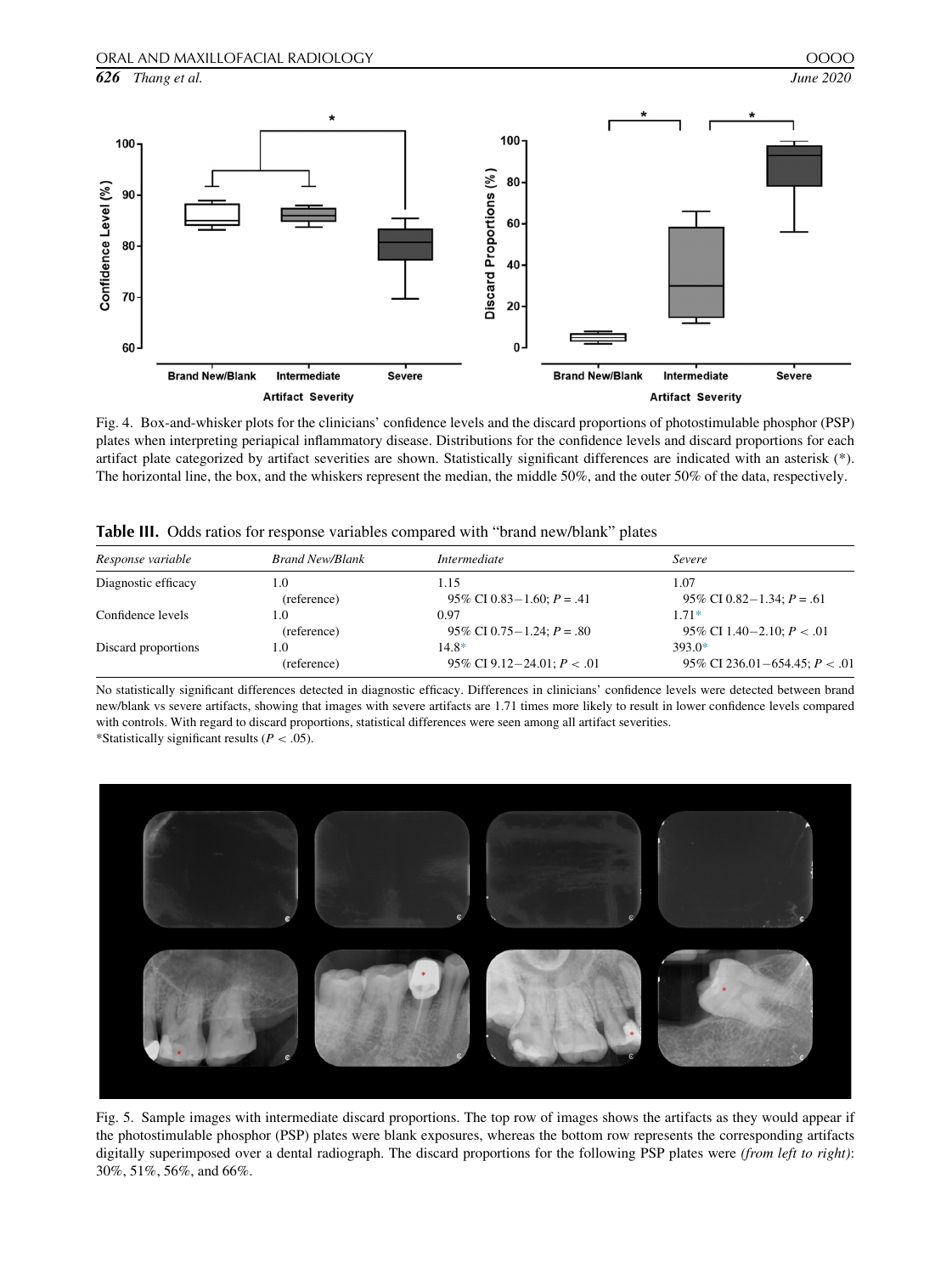Volume 129, Number 6  $\overline{27}$  Thang et al.  $\overline{627}$ 

#### **DISCUSSION**

Understanding the impact of PSP plate artifacts on diagnostic accuracy is a necessary step to determine their significance and to ensure adequate maintenance of PSP plates. It is easy to assume that artifacts adversely affect the efficacy of diagnosis; however, this present study does not support this notion. There was no significant difference in efficacy of interpretation between artifact-free and damaged PSP plates. Accurate interpretations require the visualization of a sufficient number of radiologic features to lead a clinician to an interpretation. Therefore, if a sufficient area of the region of interest is unobscured by artifacts, an accurate interpretation can still be made. For instance, in periapical inflammatory disease, the clinician presumably looks for osseous rarefaction and sclerosis as well as features supporting a pulpal etiology, such as widening of the periodontal ligament space, loss of the lamina dura, or a large coronal restoration. Thus, one inference from the data is that periapical inflammatory diseases can elicit changes across a sufficiently large area of the image, and therefore, PSP artifacts cannot significantly hinder the clinician's visualization of these features. However, it is believed that these artifacts may be able to obscure diseases with more subtle radiographic presentations, such as enamel interproximal caries. It is hypothesized that future studies assessing these more subtle diseases will show an adverse effect of artifacts on interpretation. Another possibility is that the artifacts selected for this study were not large enough to obscure the region of interest and, thus, hinder the interpretation. However, we believe that at the artifact severity levels tested in this study, common wisdom would suggest that no reasonable clinician would continue using these plates. [Figure 1](#page-2-0) shows examples of the level of PSP plate artifacts that are representative of the severe artifact category.

This study showed a significant relationship between the severity of PSP plate artifacts and clinicians' confidence levels and discard proportions. As plate artifacts increased, clinicians lost confidence in their radiologic interpretation and, thus, were more likely to discard plates. This aligns with the progressive nature of how plate artifacts accumulate and cause progressive degradation of image quality.

Lack of clinical confidence can adversely affect trust in the patient-dentist relationship and hinder delivery of optimal dental care. Although subjective, these factors ultimately limit the effectiveness of a dental practice. This lack of clinical confidence in radiologic interpretation commonly results in acquiring a "reexposure," or a repeat image, to clarify the confusion. Unfortunately, this unnecessarily increases radiation burden to the patient. Another potential consequence of lack of confidence is delay in treatment until other signs, symptoms, and tests are more convincing for a positive diagnosis. Unfortunately, delaying the treatment of periapical inflammation is not benign, because the inflammatory response can spread into the surrounding structures, resulting in osteomyelitis or cellu-litis.<sup>[10](#page-7-6)</sup> Treatment for these conditions is significantly more difficult once the infection has spread outside of the tooth-bearing regions, increasing patient morbidity.

The most striking relationship was observed between the severity of PSP plate artifacts and the collective discard proportions. We found that as the severity of PSP plate artifacts increased, dentists were more likely to discard PSP plates. Our results are more compelling than those from similar investigations, which utilized only 1 expert opinion<sup>[3](#page-7-2),11</sup>; our study presents the collective opinion of 25 dentists. To ensure that the sampled participants were representative of the community, we compared their results with those in the reported literature. A meta-analysis conducted by Dutra et al. found that the specificity for periapical inflammatory disease on digital periapical images had a pooled value of 78% (range  $42\% - 100\%$ ).<sup>12</sup> The pooled specificity of our study participants was  $76.7\%$  (range  $38\% - 96\%$ ), which falls within the reported range. This suggests that the dentists participating in this study were a representative sample of the dental community.

As with any clinical study, variability is expected in each participant's interpretative skills and experiences with interpreting PSP plate artifacts. This limitation is hard to overcome, given the study design. A possible alternative study design would be to use each participant as his or her own control by presenting each clinician with both original and degraded images. However, this potential study design would introduce recall bias for the interpretation.

To avoid unnecessary irradiation of patients, simulated images were created to act as a proxy for clinical images acquired by using damaged PSP sensor images. Therefore, an assumption is made that the results from the simulated images in this study are comparable with the results expected from clinical PSP plate radiographs. Despite using real PSP images to optimize the weighting factors used in superimposition simulation, the final algorithm was established by our visual calibration. There could potentially be subtle, yet clinically significant, features of PSP sensors that were not accurately replicated through the simulation. To our knowledge, this is a novel method with no alternative technique to accomplish this simulation reported in the literature.

Quality assurance protocols for PSP sensors should be founded on knowledge of how PSP artifacts affect the interpretation of common dental diseases. Although there are known differences between digital sensors, $4$  at this time, there are no other articles in the scientific